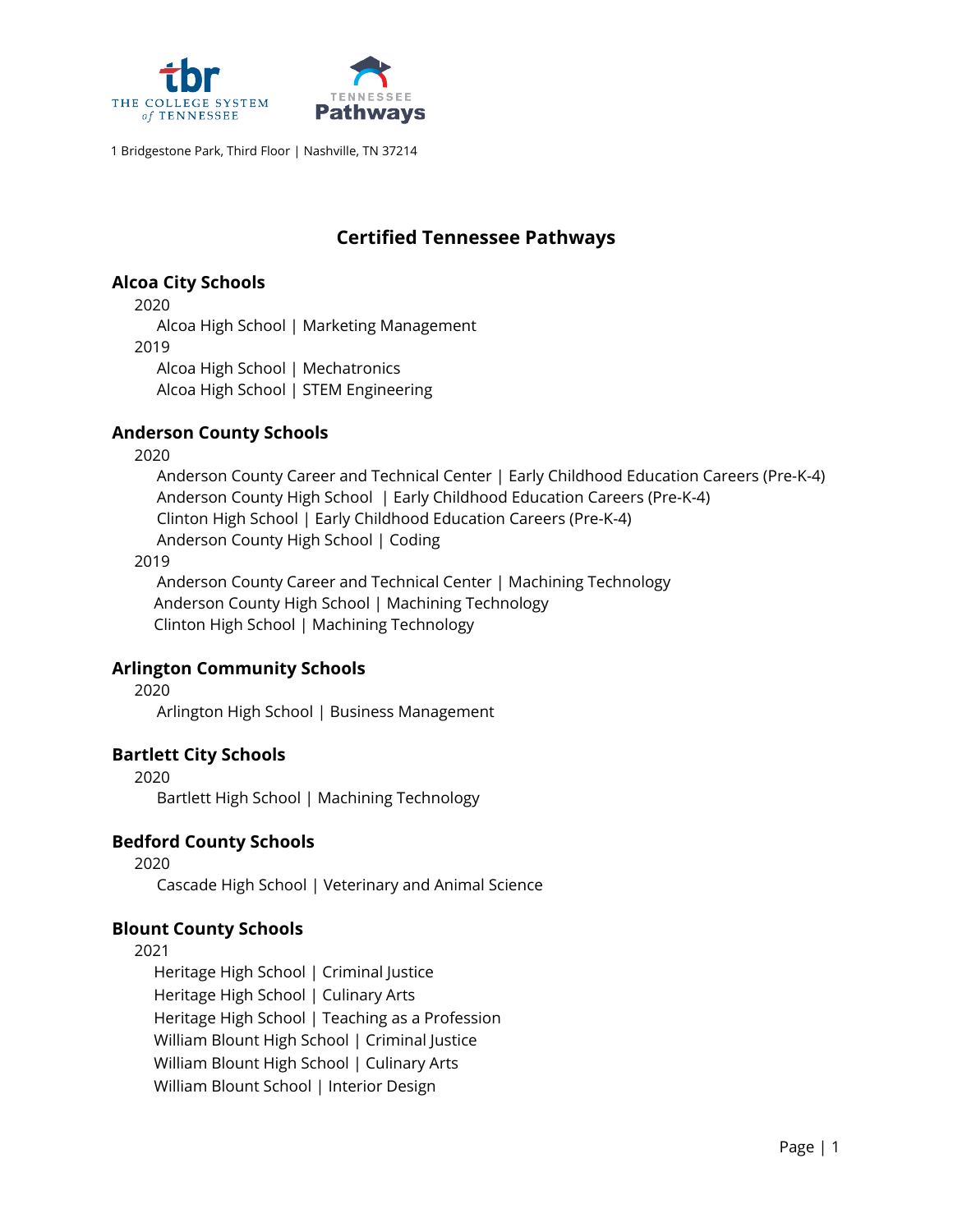

#### **Blount County Schools**, continued…

2020

Heritage High School | Emergency Services Heritage High School | Nursing Services Heritage High School | Therapeutic Services William Blount High School | Emergency Services William Blount High School | Nursing Services William Blount High School | Therapeutic Services

#### 2019

Heritage High School | Mechatronics Heritage High School | STEM Engineering Heritage High School | STEM Technology Heritage High School | Welding William Blount High School | Mechatronics William Blount High School | STEM Engineering William Blount High School | STEM Technology William Blount High School | Welding

### **Bradley County Schools**

2021

| Bradley Central High School   Cosmetology                             |
|-----------------------------------------------------------------------|
| Bradley Central High School   Criminal Justice                        |
| Bradley Central High School   Emergency Medical Services              |
| Bradley Central High School   Engineering                             |
| Bradley Central High School   Residential and Commercial Construction |
| Bradley Central High School   Sport and Human Performance             |
| Walker Valley High School   Business Management                       |
| Walker Valley High School   Criminal Justice                          |
| Walker Valley High School   Emergency Management Services             |
| Walker Valley High School   Engineering                               |
| 2020                                                                  |
| Bradley Central High School   Machining Technology                    |
| Bradley Central High School   Therapeutic Services                    |
| Walker Valley High School   Therapeutic Services                      |
| 2019                                                                  |
| Bradley Central High School   Mechatronics                            |
| Bradley Central High School   Nursing Services                        |
| Walker Valley High School   Mechatronics                              |
| Walker Valley High School   Nursing Services                          |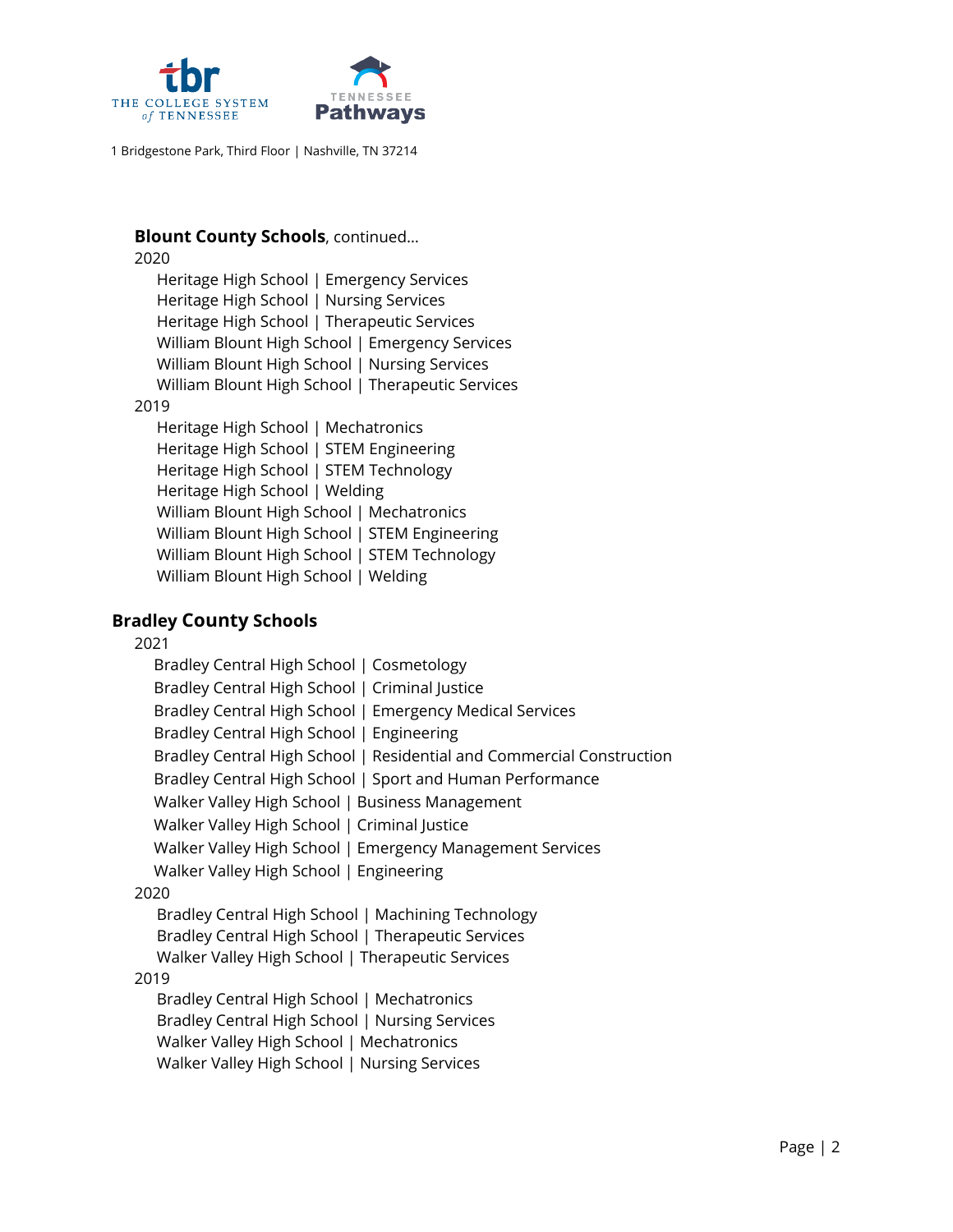

# **Bristol City Schools**

2020

Tennessee High School | Business Management

2019

Tennessee High School | Emergency Services Tennessee High School | Nursing Services Tennessee High School | Therapeutic Services

## **Cannon County Schools**

2020 Cannon County High School | Emergency Services

## **Chester County Schools**

2021

Chester County High School | Diagnostic Services

Chester County High School | Therapeutic Services

2020

Chester County High School | Nursing Services

### **Clarksville Montgomery County Schools**

2021

Montgomery Central High School | Horticulture Science

Montgomery Central High School | Veterinary and Animal Science 2020

Clarksville High School | Banking and Finance Clarksville High School | Business Management Clarksville High School | Leadership in Government (JROTC) Kenwood High School | Advanced STEM Applications Kenwood High School | Leadership in Government (JROTC) Montgomery Central High School | Leadership in Government (JROTC) Northeast High School | Leadership in Government (JROTC) Northeast High School | STEM Technology Northwest High School | Emergency Services Northwest High School | Leadership in Government (JROTC) Northwest High School | Nursing Services Northwest High School | Therapeutic Services Rossview High School | Digital Arts and Design Rossview High School | Leadership in Government (JROTC) West Creek High School | Criminal Justice and Correction Services West Creek High School | Leadership in Government (JROTC)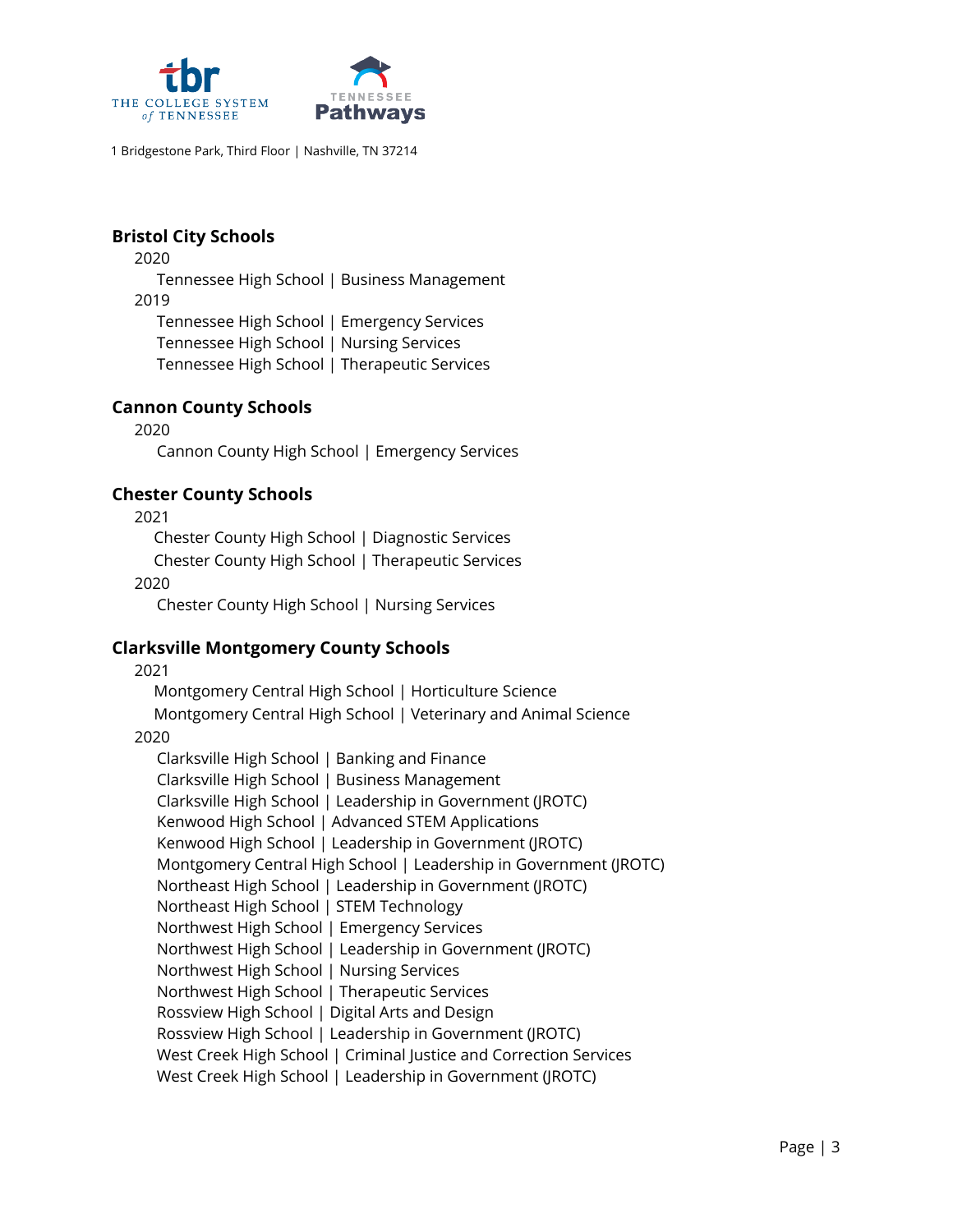

# **Clay County Schools**

2020

Clay County High School | Nursing Services

## **Cleveland City Schools**

2021

| Cleveland High School   Aviation Flight                         |
|-----------------------------------------------------------------|
| Cleveland High School   Audio/Visual Production                 |
| Cleveland High School   Business Management                     |
| Cleveland High School   Criminal Justice                        |
| Cleveland High School   Culinary Arts                           |
| Cleveland High School   Cybersecurity                           |
| Cleveland High School   Engineering                             |
| Cleveland High School   Leadership in Government (JROTC)        |
| Cleveland High School   Nursing Services                        |
| Cleveland High School   Sport and Human Performance             |
| 2020                                                            |
| Cleveland High School   Automotive Maintenance and Light Repair |
| Cleveland High School   Emergency Services                      |
| 2019                                                            |
| Cleveland High School   Diagnostic Services                     |
| Cleveland High School   Mechatronics                            |

Cleveland High School | Therapeutic Services

### **Cocke County Schools**

2021

Cocke County High School | Architectural and Engineering Design 2020 Cocke County High School | Electromechanical Technology Cocke County High School | Nursing Services

Cocke County High School | Welding

# **Coffee County Schools**

2019

Coffee County Central High School | STEM Engineering

# **Collierville Schools**

2021

Collierville High School | Automotive Maintenance and Light Repair Collierville High School | Nursing Services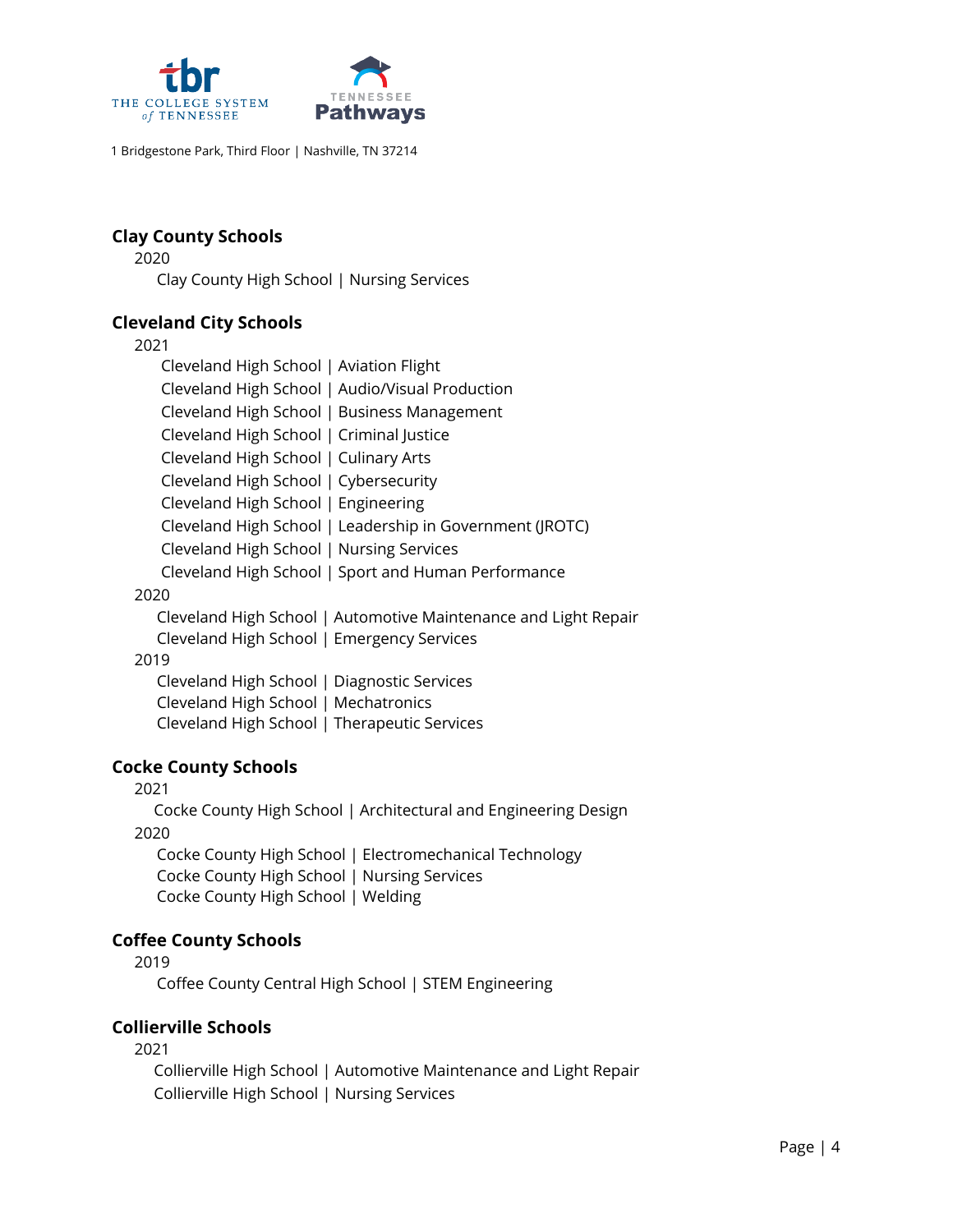

## **Cumberland County Schools**

2019

Cumberland County High School | Nursing Services Stone Memorial High School | Nursing Services

### **DeKalb County Schools**

2019

DeKalb County High School | Nursing Services

## **Dickson County Schools**

2021

Creek Wood High School | Mechatronics Creek Wood High School | Welding Dickson County High School | Automotive Maintenance and Light Repair

## **Elizabethton City Schools**

2021

Elizabethton High School | Advanced STEM Applications Elizabethton High School | Aviation Flight Elizabethton High School | Diagnostic Services Elizabethton High School | Nursing Services

2019

Elizabethton High School | Office Management

# **Franklin County Schools**

2019 Franklin County High School | Machining Technology Franklin County High School | Mechatronics

# **Germantown Municipal Schools**

2021 Houston High School | Therapeutic Services

### **Gibson County Special School District**

2019

Gibson County High School | Welding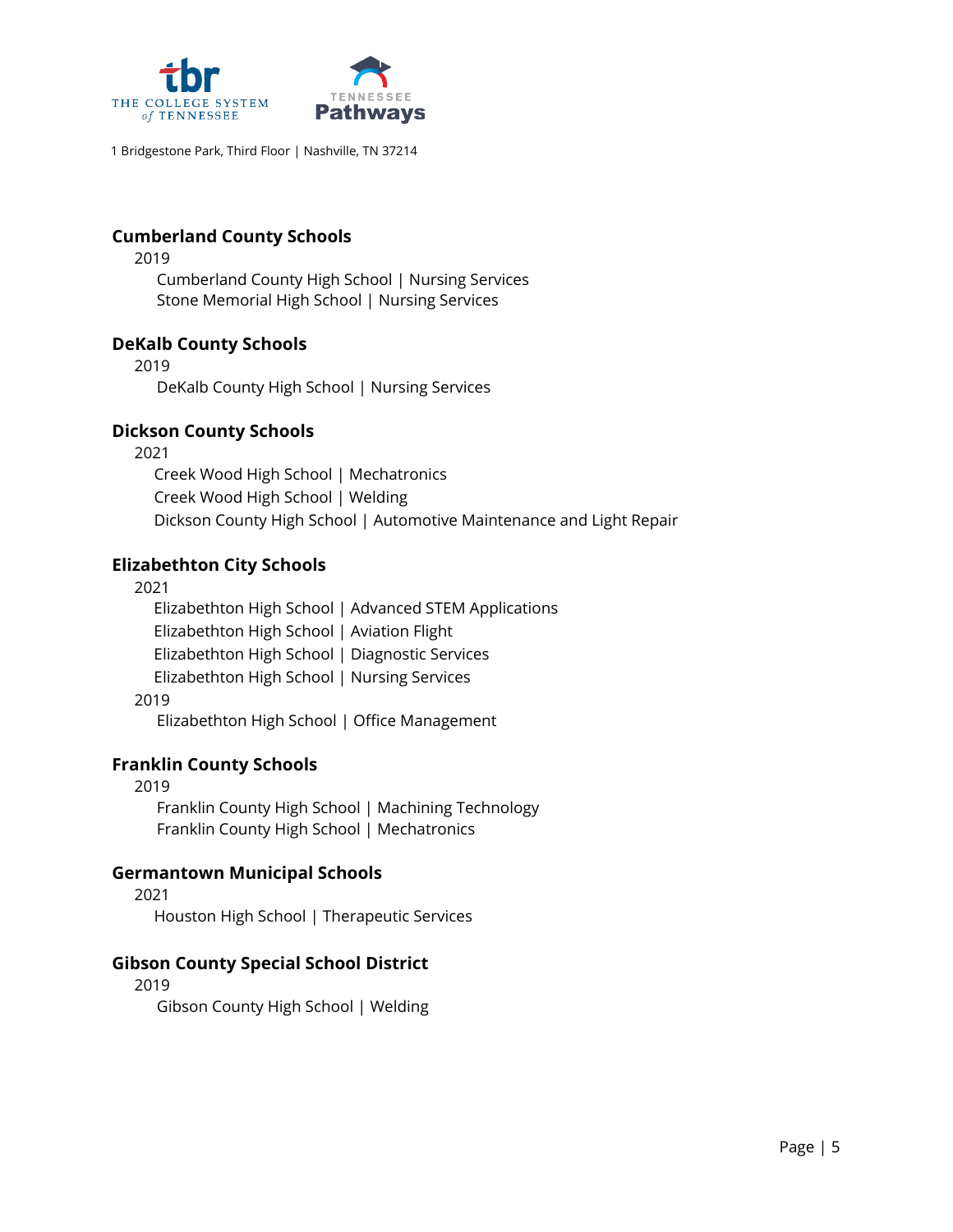

### **Giles County Schools**

2021

Richland High School | Agricultural Engineering, Industrial, and Mechanical Systems 2020

Giles County High School | Mechatronics

Giles County High School | Office Management

2019

Giles County High School | Nursing Services Richland High School | Nursing Services

#### **Greene County Schools**

2020

West Greene High School | Coding

#### **Greeneville City Schools**

2019

Greeneville-Greene County Center of Technology | Machining Technology Greeneville-Greene County Center of Technology | Welding

#### **Hamblen County Schools**

2020

| Morristown Hamblen High School East   Electromechanical Technology    |
|-----------------------------------------------------------------------|
| Morristown Hamblen High School East   STEM Engineering                |
| Morristown Hamblen High School East   Machining Technology            |
| Morristown Hamblen High School East   Nursing Services                |
| Morristown Hamblen High School East   Teaching as a Profession (K-12) |
| Morristown Hamblen High School East   Welding                         |
| Morristown Hamblen High School West   Coding                          |
| Morristown Hamblen High School West   Electromechanical Technology    |
| Morristown Hamblen High School West   STEM Engineering                |
| Morristown Hamblen High School West   Machining Technology            |
| Morristown Hamblen High School West   Nursing Services                |
| Morristown Hamblen High School West   Teaching as a Profession (K-12) |
| Morristown Hamblen High School West   Welding                         |

### **Hamilton County Schools**

#### 2021

Chattanooga Central High School | Architectural and Engineering Design Hixson High School | Business Management Hixson High School | Horticulture Science Hixson High School | Sport and Human Performance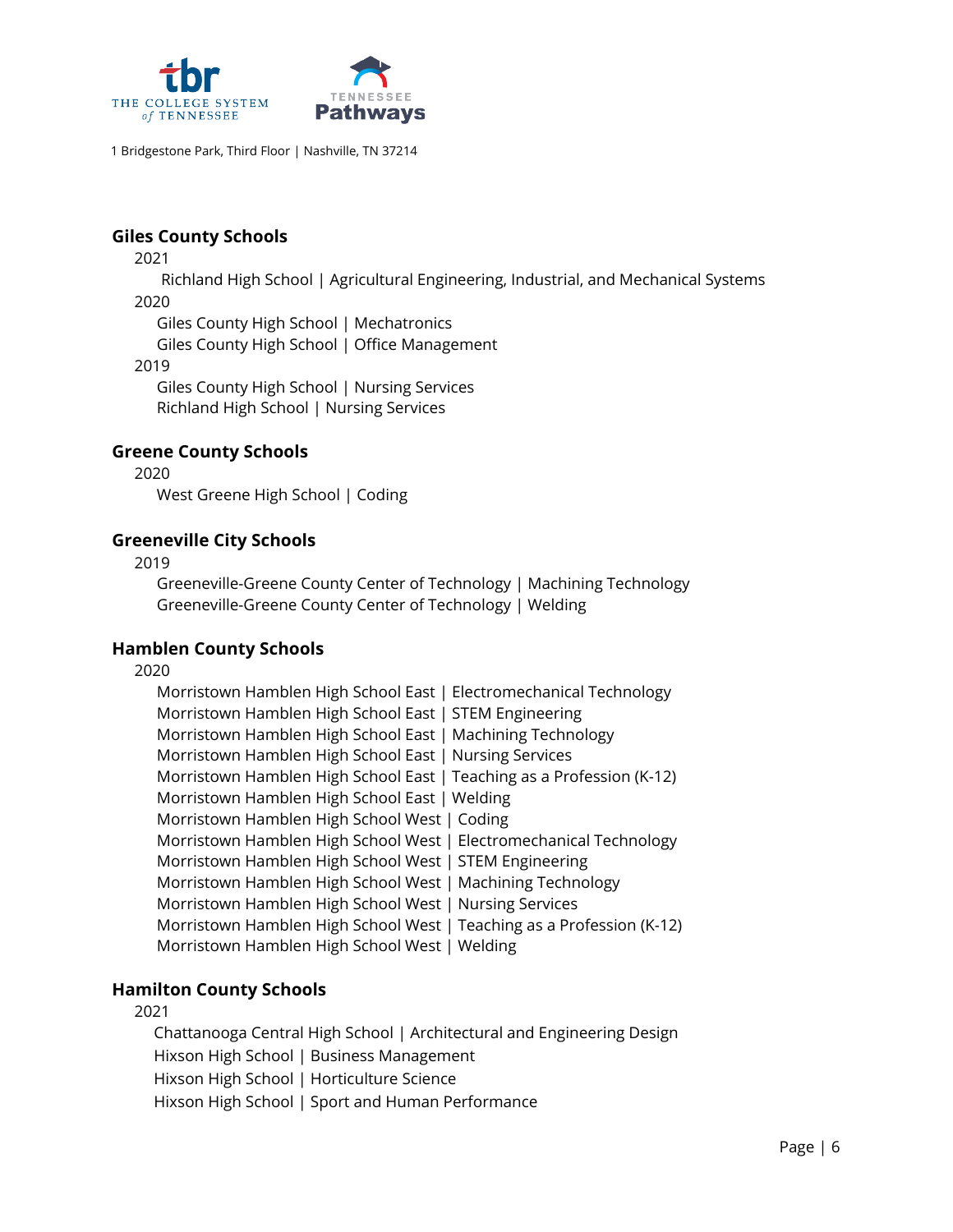

### **Hamilton County Schools**, continued…

Sequoyah High School | Machining Technology Sequoyah High School | Welding

#### 2020

Brainerd High School | Aviation Flight East Hamilton Middle High School | Business Management Hixson High School | Nursing Services The Howard School | Hospitality and Tourism Management The Howard School | Therapeutic Services

### **Haywood County Schools**

2019

Haywood High School | Electromechanical Technology Haywood High School | Nursing Services

#### **Henry County Schools**

2019

Henry County High School | Residential and Commercial Construction

### **Hickman County Schools**

2019

East Hickman High School | Mechatronics Hickman High School | Emergency Services

### **Jackson County Schools**

2019

Jackson County High School | Nursing Services

### **Jackson-Madison County Schools**

2020

Jackson Central-Merry Early College High School | Coding

2019

Liberty Technology Magnet High School |Advanced Manufacturing Production Technology North Side High School | Automotive Maintenance and Light Repair North Side High School | Welding South Side High School | Automotive Maintenance and Light Repair South Side High School | Welding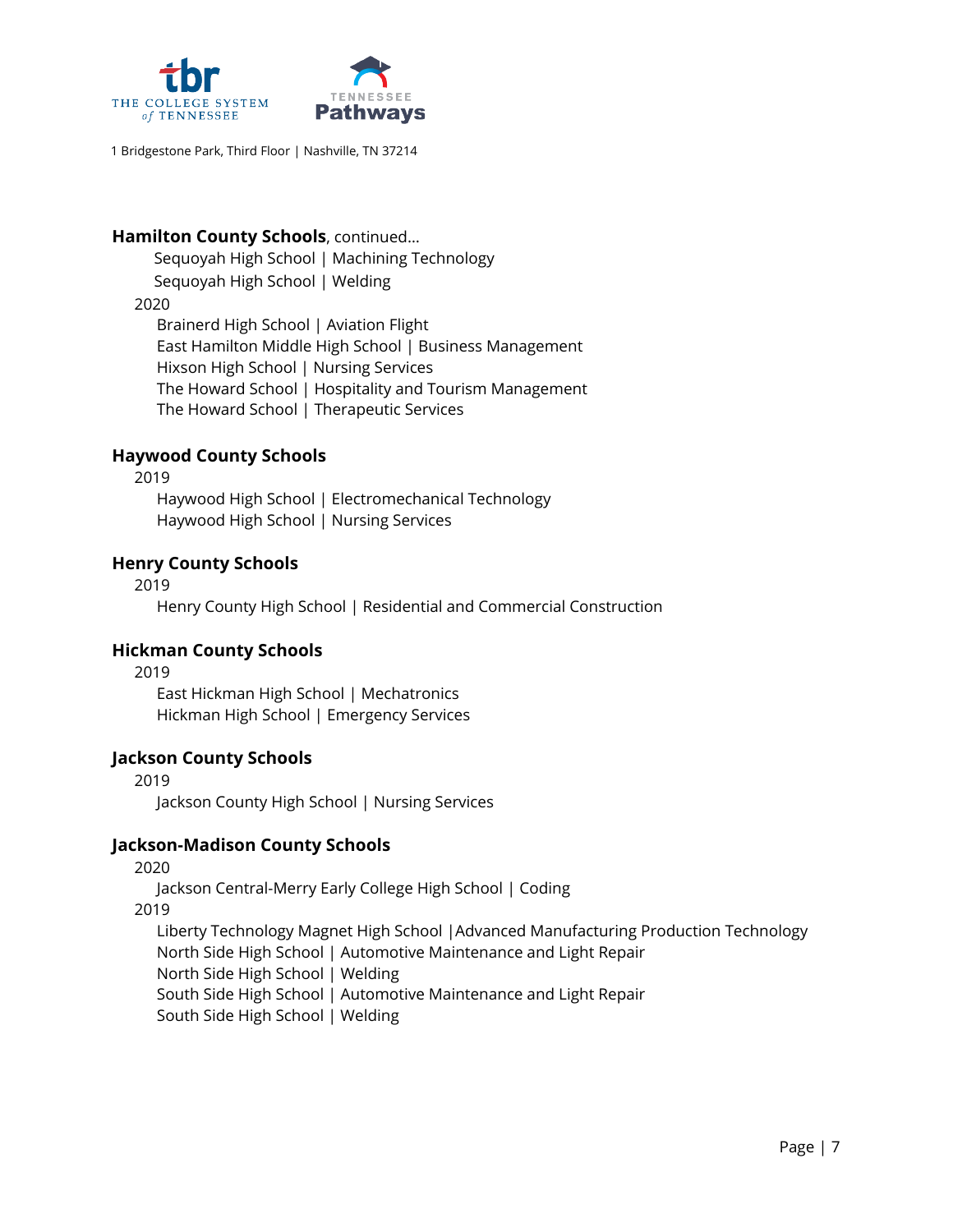

### **Jefferson County Schools**

2021

Jefferson County High School | Office Management 2020

Jefferson County High School | Welding

# **Kingsport City Schools**

2019 Dobyns-Bennett Excel | Advanced STEM Applications Dobyns-Bennett Excel | Digital Arts and Design

## **Lauderdale County Schools**

2019 Halls High School | Nursing Services Ripley High School | Nursing Services

### **Lawrence County Schools**

#### 2020

Lawrence County High School | Nursing Services Loretto High School | Nursing Services Summertown High School | Nursing Services

#### 2019

Lawrence County High School | Welding Loretto High School | Welding

### **Lenoir City Schools**

2021

Lenoir City High School | Residential and Commercial Construction 2020

Lenoir City High School | Mechatronics

### **Lewis County Schools**

2019

Lewis County High School | Diagnostic Services

### **Lincoln County Schools**

2021

Lincoln County High School | Welding

2020

Lincoln County High School | Mechanical, Electrical, and Plumbing Systems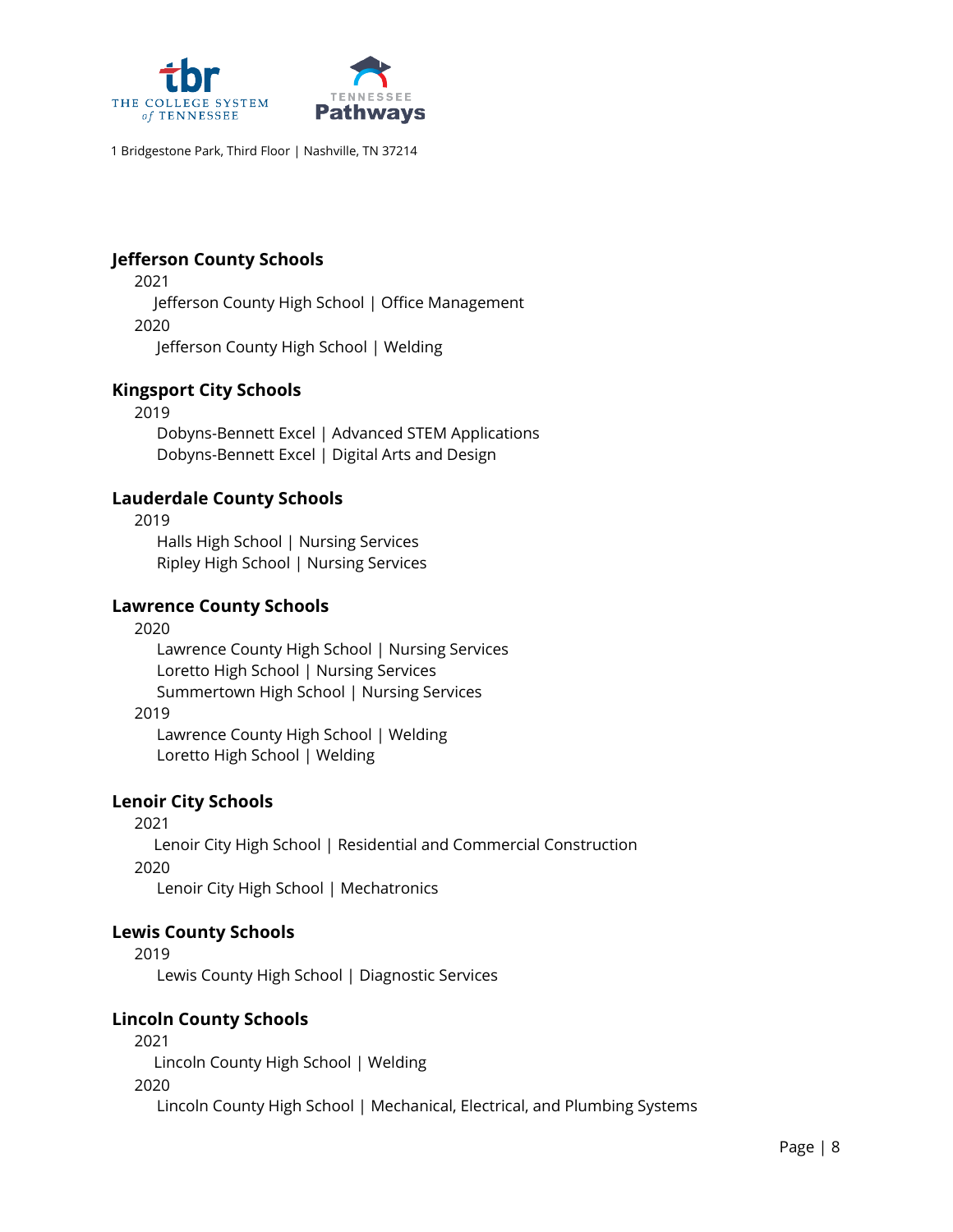

## **Lincoln County Schools**, continued…

2019

Lincoln County High School | Machining Technology

### **Loudon County Schools**

2021

Loudon High School | Emergency Services

2020

Loudon High School | Welding

## **Macon County Schools**

2021

Macon County High School | Horticulture Science Macon County High School | Nursing Services Red Boiling Springs High School | Horticulture Science Red Boiling Springs High School | Nursing Services

#### 2020

Macon County High School | Teaching as a Profession (K-12)

### **Marion County Schools**

2020

Marion County High School | Welding South Pittsburg High School | Welding Whitwell High School | Welding

### 2019

Marion County High School | Nursing Services South Pittsburg High School | Nursing Services Whitwell High School | Nursing Services

# **Maryville City Schools**

2021

Maryville High School | Culinary Arts

### 2019

Maryville High School | Audio/Visual Production Maryville High School | Business Management Maryville High School | Criminal Justice and Correction Services Maryville High School | Emergency Services Maryville High School | Marketing Maryville High School | Mechatronics Maryville High School | Network Systems Maryville High School | Nursing Services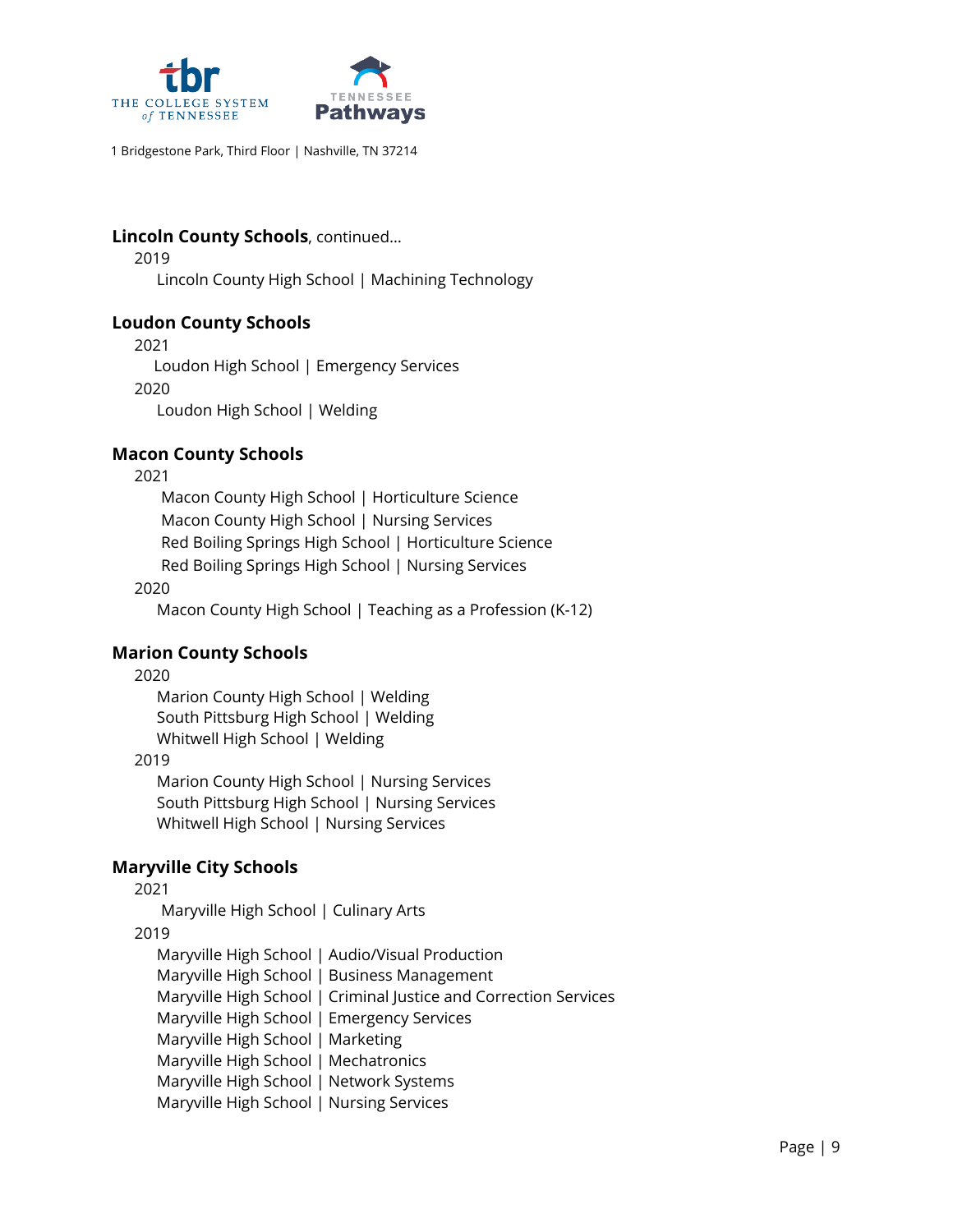

### **Maryville City Schools**, continued…

Maryville High School | Residential and Commercial Construction Maryville High School | STEM Engineering Maryville High School | Web Design

### **Maury County Schools**

#### 2021

Columbia Central High School | Cosmetology Hampshire Unit School | Office Management Santa Fe Unit School | Diagnostic Services Spring Hill High School | Cosmetology

2020

Columbia Central High School | Criminal Justice and Correction Services Columbia Central High School | Horticulture Science Columbia Central High School | Mechatronics Columbia Central High School | Veterinary and Animal Science Culleoka Unit School | Advanced STEM Applications Culleoka Unit School | Criminal Justice and Correction Services Hampshire Unit School | Horticulture Science Hampshire Unit School | Machining Technology Mount Pleasant High School | Advanced STEM Applications Mount Pleasant High School | Horticulture Science Mount Pleasant High School | Residential and Commercial Construction Santa Fe Unit School | Criminal Justice and Correction Services Santa Fe Unit School | Office Management Santa Fe Unit School | Veterinary and Animal Science Spring Hill High School | Advanced STEM Applications Spring Hill High School | Criminal Justice and Correction Services Spring Hill High School | Mechatronics Spring Hill High School | Networking Systems Spring Hill High School | Veterinary and Animal Science 2019 Columbia Central High School | Nursing Services Culleoka Unit School | Nursing Services

Spring Hill High School | Nursing Services

### **McMinn County Schools**

2020

McMinn Career and Technical Center | Therapeutic Services McMinn High School | Therapeutic Services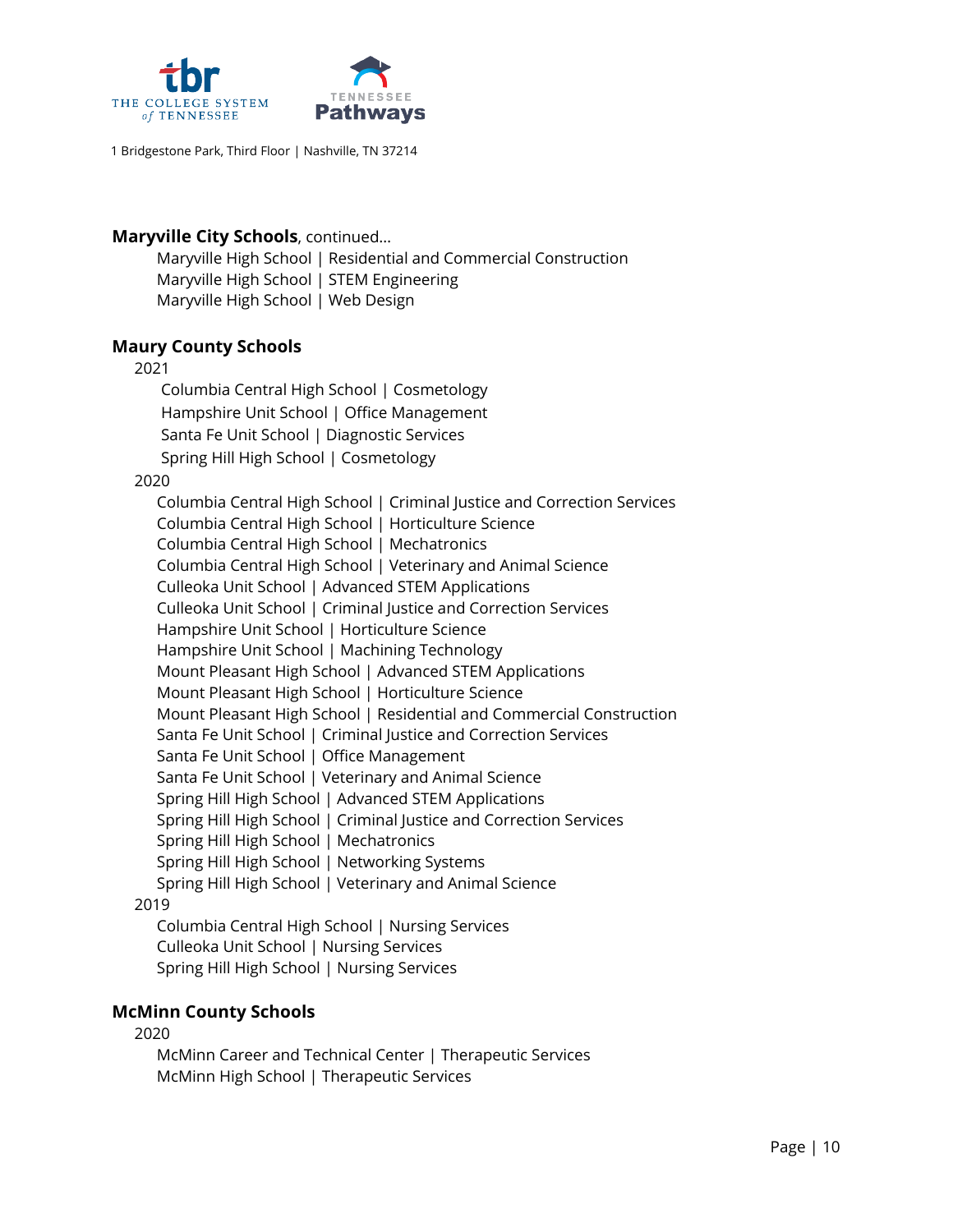

#### **McMinn County Schools**, continued…

- 2019
	- McMinn Career and Technical Center | Mechatronics Central High School | Mechatronics McMinn High School | Mechatronics

#### **Metropolitan Nashville Public Schools**

2021

Antioch High School | Teaching as a Profession Glencliff High School| Environmental and Natural Resources Management Glencliff High School | Technology Hillsboro High School | Audio/Visual Production Hillsboro High School | Marketing Management Hunters Lane High School | Entrepreneurship Hunters Lane High School | Marketing Management John Overton High School | Engineering John Overton High School | Mechanical, Electrical, and Plumbing (MEP) Systems Maplewood High School | Automotive Maintenance and Light Repair Pearl-Cohn High School | Therapeutic Services Whites Creek High School | Criminal Justice and Correction Services

#### 2019

Martin Luther King Jr. Magnet School | STEM Engineering McGavock High School | Audio/Visual Production McGavock High School | Digital Arts and Design McGavock High School | Therapeutic Services Pearl-Cohn Entertainment Magnet High School | Audio/Visual Production Stratford STEM Magnet School | Criminal Justice and Correction Services Stratford STEM Magnet School | STEM Engineering

### **Milan Special School District**

#### 2019

Milan High School | Machining Technology Milan High School | Residential and Commercial Construction

#### **Monroe County Schools**

2021

Sequoyah High School | Automotive Maintenance and Light Repair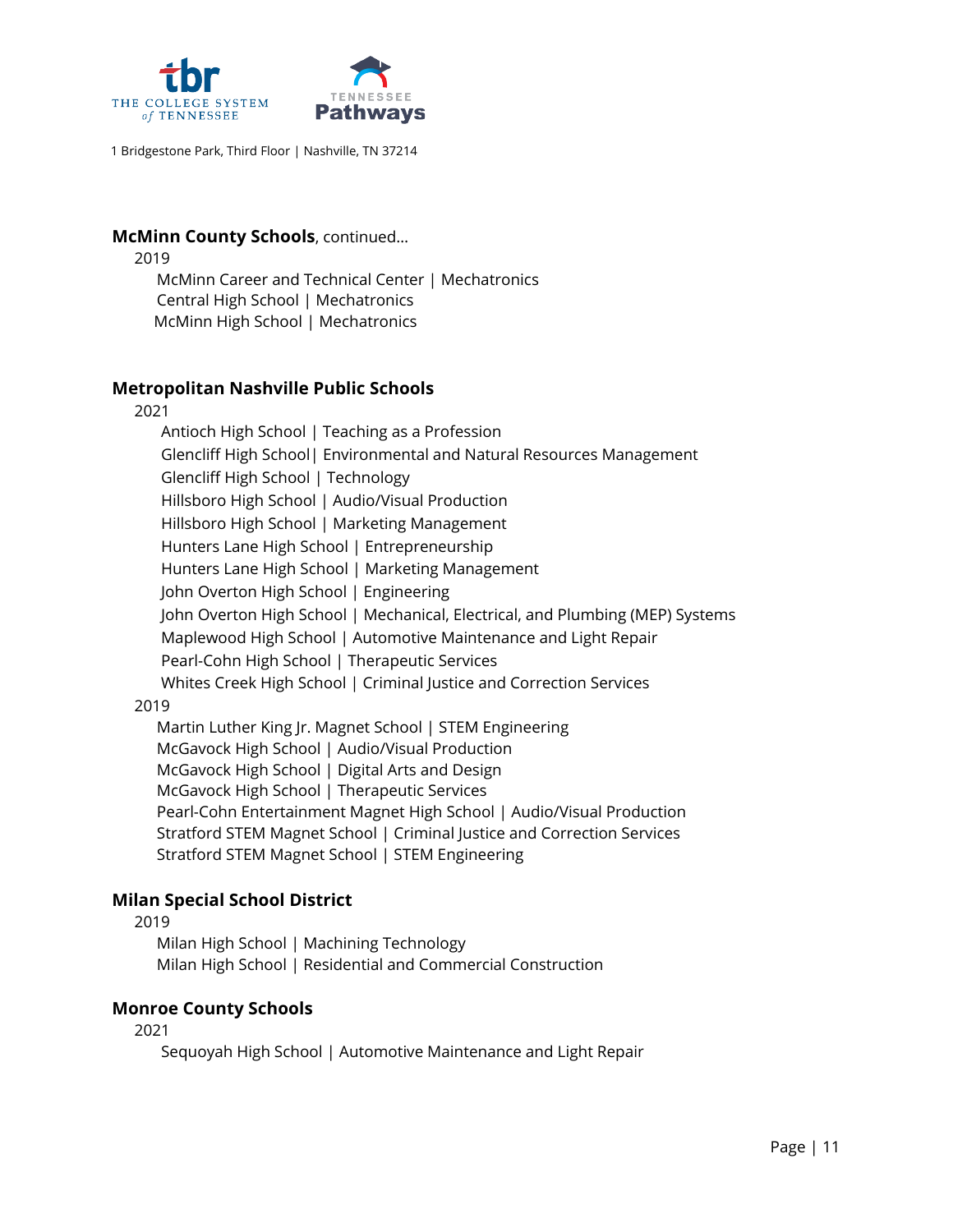

### **Moore County Schools**

2020 Moore County High School | Nursing Services

### **Oak Ridge City Schools**

2021

Oak Ridge High School | Sport and Human Performance 2020 Oak Ridge High School | Automotive Maintenance and Light Repair Oak Ridge High School | Engineering by Design

Oak Ridge High School | Welding

### **Overton County Schools**

2021

Livingston Academy | Veterinary and Animal Science 2020

Livingston Academy | Teaching as a Profession (K-12)

2019

Livingston Academy | Nursing Services

### **Perry County Schools**

2020 Perry County High School | Structural Systems Perry County High School | Therapeutic Services 2019 Perry County High School | Electromechanical Technology

# **Putnam County Schools**

2021 Cookeville High School | Early Childhood Education Careers Cookeville High School | Teaching as a Profession 2020 Cookeville High School | Coding 2019 Cookeville High School | Mechatronics Cookeville High School | Nursing Services Monterey High School | Nursing Services Upperman High School | Nursing Services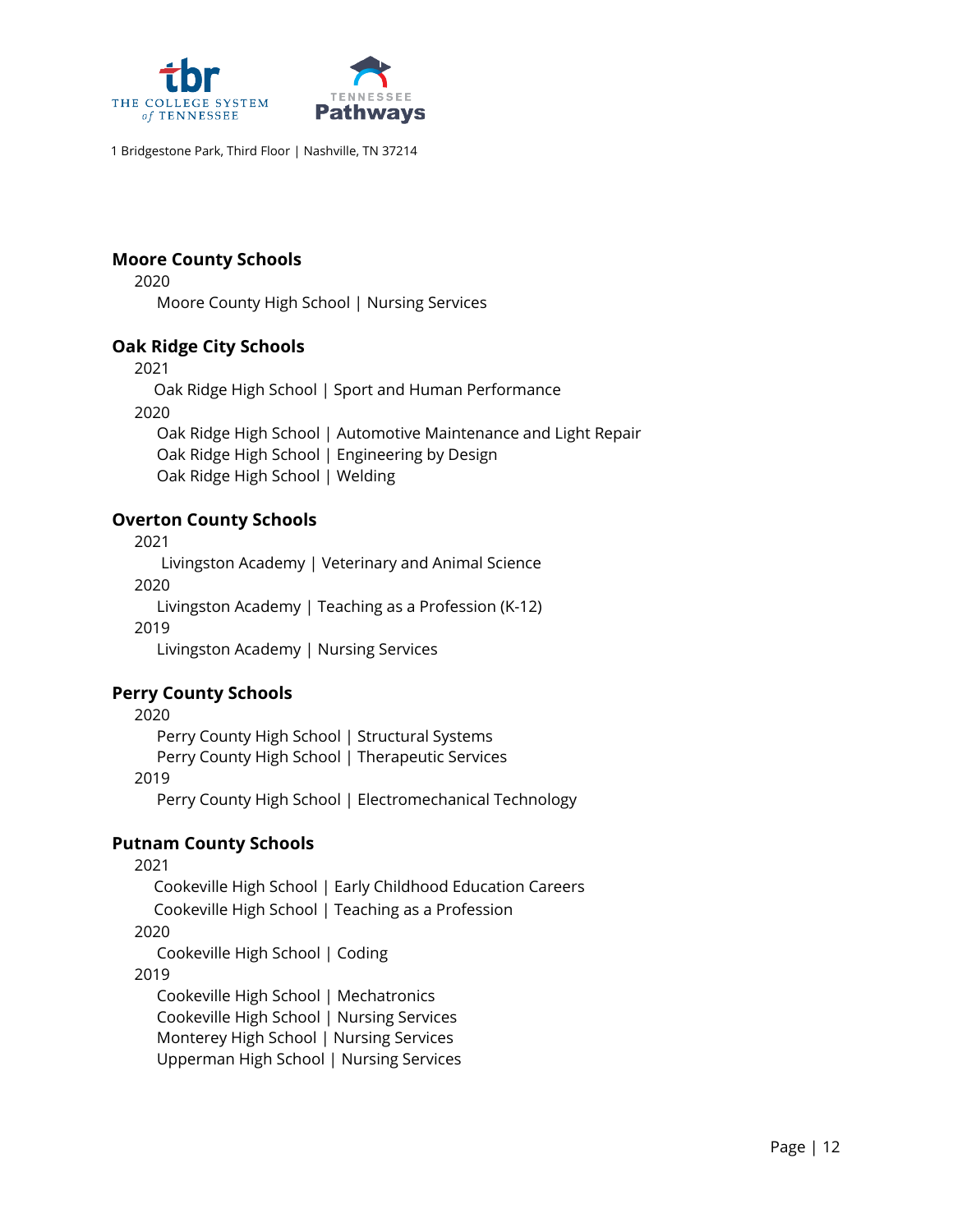

#### **Roane County Schools**

2021

Midway High School | Residential and Commercial Construction

#### 2020

Midway High School | STEM Technology Midway High School | Welding Oliver Springs High School | Machining Technology Oliver Springs High School | STEM Technology Roane County High School | STEM Technology Roane County High School | STEM Welding Rockwood High School | STEM Technology

#### 2019

Harriman High School | Middle College Harriman High School | Nursing Services Harriman High School | STEM Technology Midway High School | Middle College Midway High School | Nursing Services Midway High School | Office Management Oliver Springs High School | Middle College Oliver Springs High School | Nursing Services Oliver Springs High School | Office Management Roane County High School | Middle College Roane County High School | Nursing Services Roane County High School | Office Management Rockwood High School | Middle College Rockwood High School | Nursing Services Rockwood High School | Office Management

### **Robertson County Schools**

2021

Springfield High School | Nursing Services

2020

Greenbrier High School | Therapeutic Services Jo Byrns High School | Diagnostic Services White House Heritage High School | Diagnostic Services

### **Rutherford County Schools**

#### 2020

Eagleville High School | Veterinary and Animal Science Oakland High School | Teaching as a Profession (K-12) Riverdale High School | Dietetics and Nutrition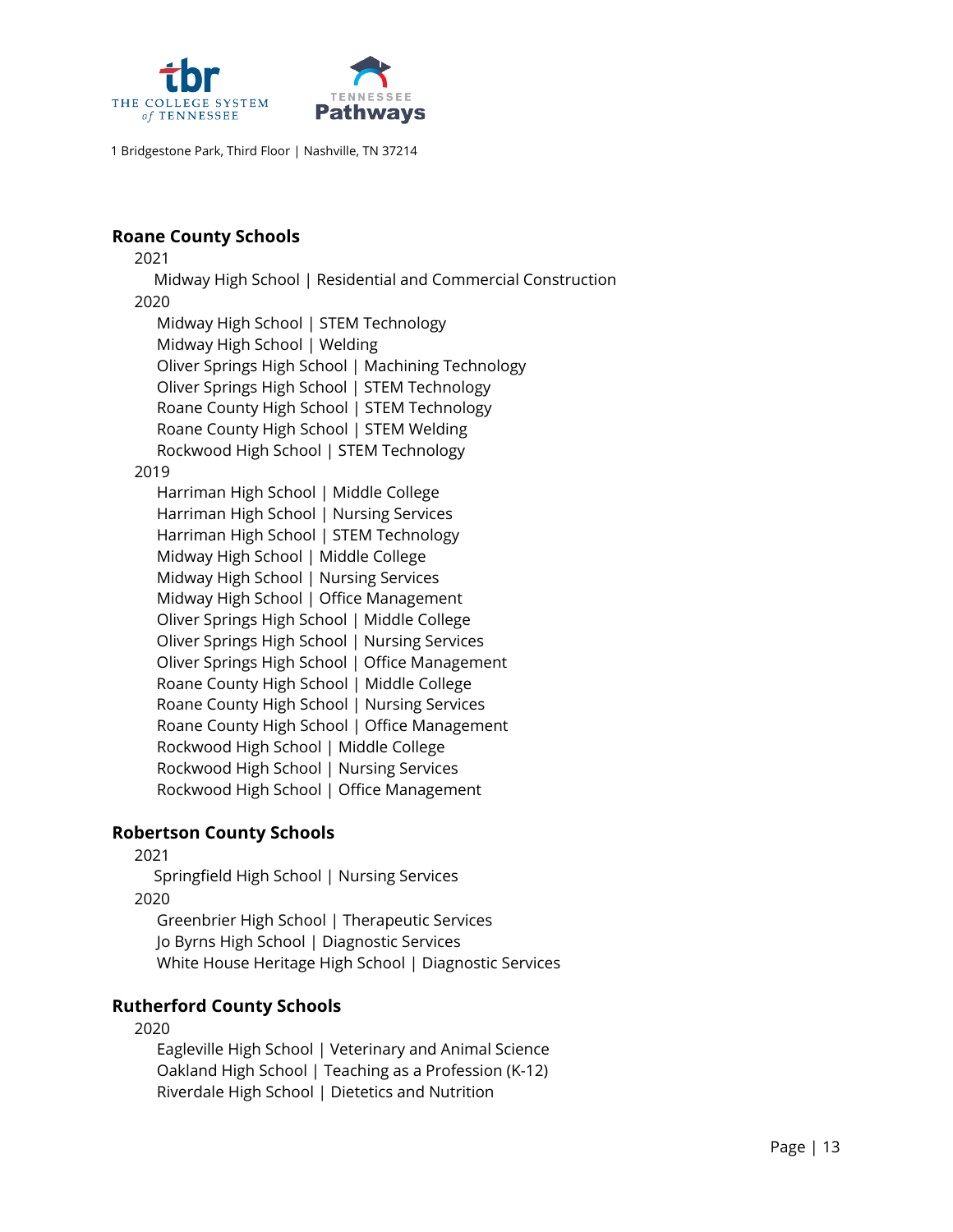

### **Rutherford County Schools**, continued…

Smyrna High School | Teaching as a Profession (K-12) 2019 Blackman High School | Network Systems Holloway High School | Automotive Maintenance and Light Repair LaVergne High School | Network Systems Oakland High School | Mechatronics Riverdale High School | Automotive Maintenance and Light Repair Siegel High School | Nursing Services Smyrna High School | Automotive Maintenance and Light Repair Stewarts Creek High School | Nursing Services

## **Sevier County Schools**

2021

Northview Senior Academy | Culinary Arts

2020

Gatlinburg-Pittman High School | Culinary Arts Pigeon Forge High School | Culinary Arts Sevier County High School | Culinary Arts

# **Shelby County Schools**

2021

East High School| Automotive Maintenance and Light Repair East High School | Coding Kingsbury Career and Technology Center | Residential and Commercial Construction Southwind High School | Culinary Arts Southwind High School | Office Management Trezevant Career and Technology Center | Banking and Finance Whitehaven High School | Office Management

# **Smith County Schools**

2021

Gordonsville High School | Therapeutic Services Smith County High School | Therapeutic Services

2020

Gordonsville High School | Nursing Services Smith County High School | Nursing Services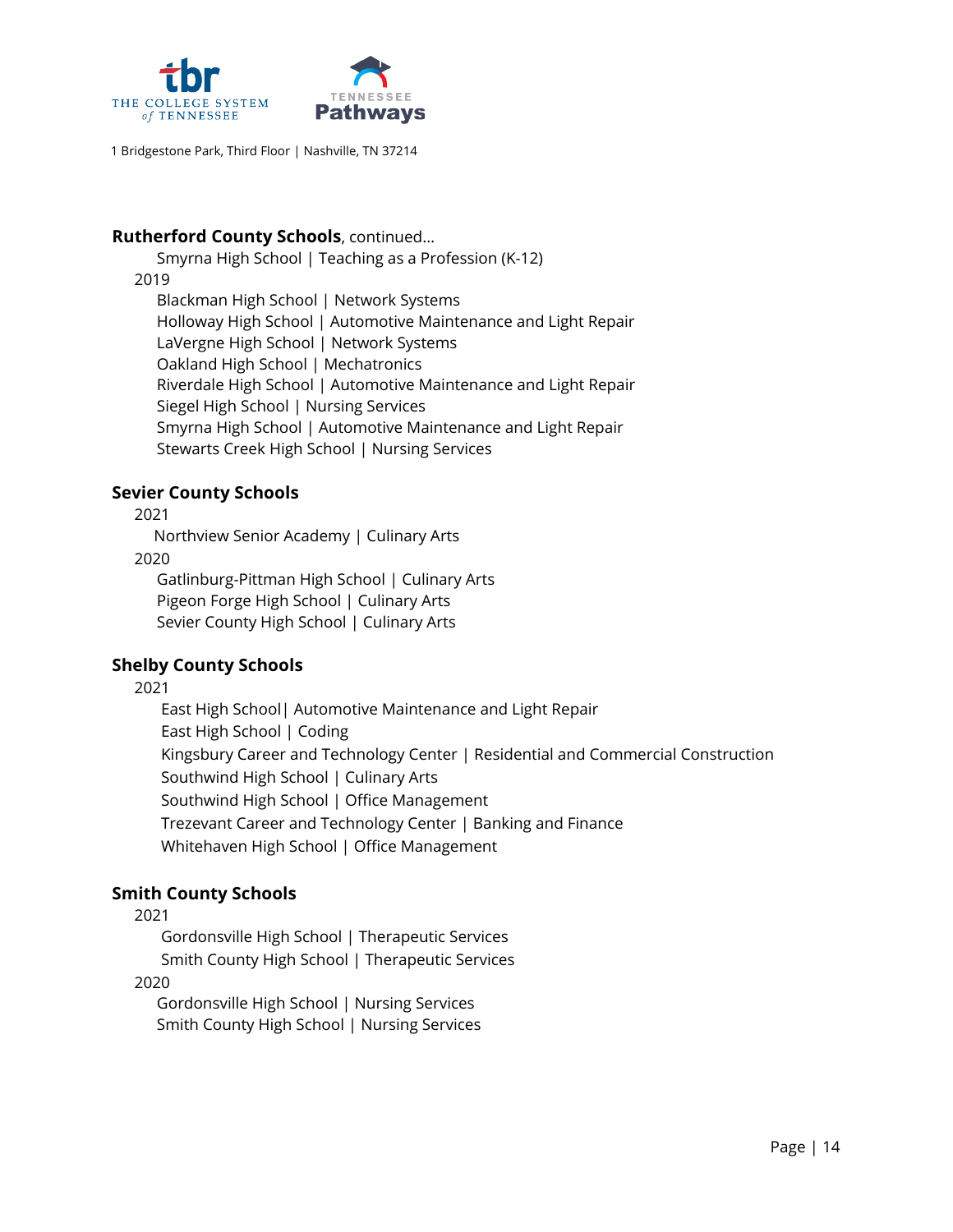

### **Stewart County Schools**

2021

Stewart County High School | Teaching as a Profession

2020

Stewart County High School | Business Management

### **Sumner County Schools**

#### 2021

Gallatin High School | Machining Technology Hendersonville High School| Veterinary and Animal Science Portland High School | Coding Station Camp High School | Nursing Services Westmoreland High School | Therapeutic Services

#### 2020

Beech High School | Criminal Justice and Correction Services Beech High School | Diagnostic Services Beech High School | Marketing Management Beech High School | Sport and Human Performance Gallatin High School | Culinary Arts Gallatin High School | Fire Management Services Gallatin High School | Marketing Management Gallatin High School | Therapeutic Services Hendersonville High School | Architectural and Engineering Design Hendersonville High School | Coding Hendersonville High School | Marketing Management Portland High School | Criminal Justice and Correction Services Portland High School | Marketing Management Westmoreland High School | Machining Technology White House High School | Marketing Management 2019 Beech High School | Nursing Services Gallatin High School | Criminal Justice and Correction Services Hendersonville High School | Agribusiness

Hendersonville High School | Criminal Justice and Correction Services

Hendersonville High School | Nursing Services

Merrol Hyde Magnet School | Entrepreneurship

Portland High School | Machining Technology

Portland High School | Nursing Services

Station Camp High School | Marketing

White House High School | Therapeutic Services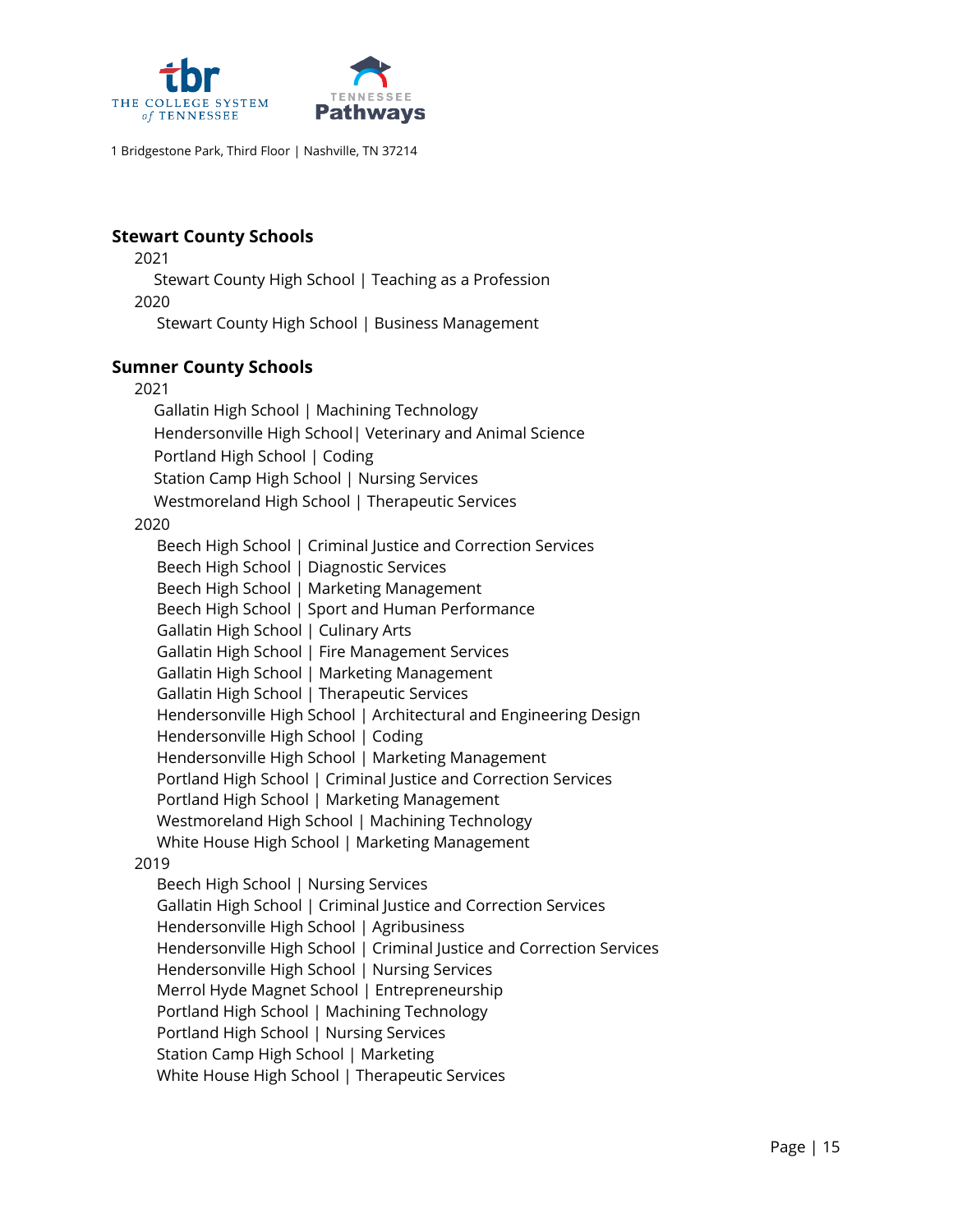

### **Tipton County Schools**

2020

Brighton High School | Nursing Services Covington High School | Nursing Services Munford High School | Nursing Services

### **Trenton Special Schools**

2020

Peabody High School | Advanced STEM Applications Peabody High School | Nursing Services

### **Trousdale County Schools**

2020

Trousdale County High School | Nursing Services

### **Tullahoma City Schools**

2021

Tullahoma High School | Architectural and Engineering Design 2020 Tullahoma High School | Welding

### **Van Buren County Schools**

2020

Van Buren County High School | Emergency Services

### **Warren County Schools**

2020 Warren County High School | Culinary Arts Warren County High School | Machining Technology 2019 Warren County High School | Mechatronics Warren County High School | Nursing Services

Warren County High School | Welding

### **Wayne County Schools**

2020

Wayne County Technology Center | Welding Collinwood High School | Welding Frank Hughes School | Welding Wayne County High School | Welding